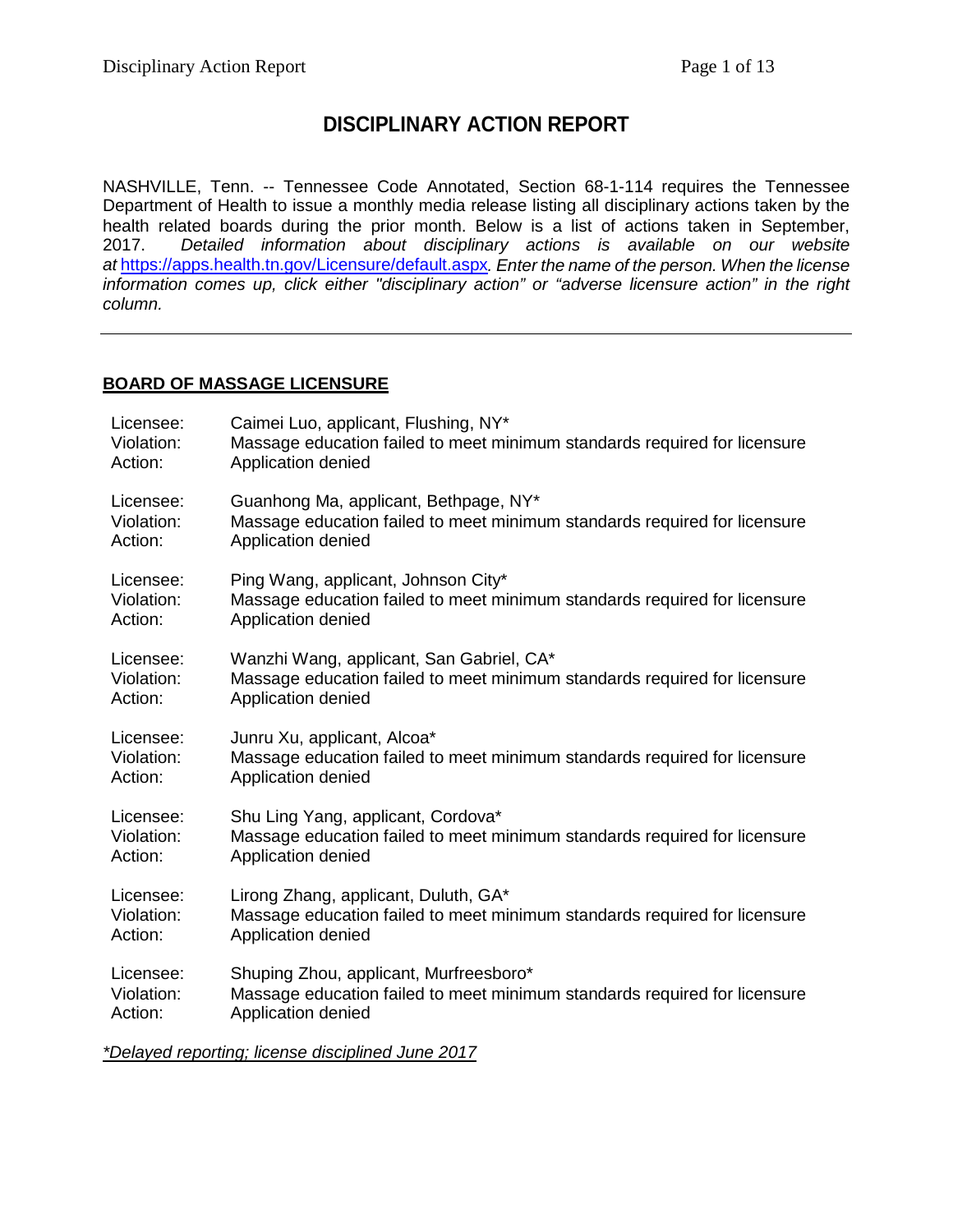### **BOARD OF MEDICAL EXAMINERS**

Licensee: Jonathan N. Degnan, M.D., #20653

- Violation: Guilty of unprofessional, dishonorable or unethical conduct; habitual intoxication or personal misuse of any drugs or other use of intoxicating liquors, narcotics, controlled substances or other drugs or stimulants in such manner as to adversely affect the person's ability to practice medicine.
- Action: License recognized as retired. Should he reinstate, license will be subject to conditions. Costs not to exceed \$2,000.

### Licensee: Joseph Greco, III, M.D., Brentwood

- Violation: Failed to be properly certified by the board in order to perform office based surgery; A physician office which contains operating and recovery rooms wherein Level III office based surgeries are to be performed, which shall be referred to as "surgical suites" for purposes of this rule, must obtain certification from the Board before any Level III surgical procedures may be performed therein. …Failure of a physician performing office-based surgery or a physician office at which officebased surgery is being performed to abide by this section…may be grounds for disciplinary action or termination of either the rights of the physician to perform office-based surgery or the surgical suite's certification by the physician's licensing board, or both disciplinary action and termination. To the extent that any licensee performs surgery in his or her office rather than a hospital, abortion clinic, or ASTC, that licensee, or the governing body of the entity lawfully authorized to practice medicine wherein the surgery is to be performed shall comply with these rules. Any level of anesthesia in which the patient is placed in a state that allows the patient to tolerate unpleasant procedures while maintaining adequate cardio respiratory function and the ability to respond purposefully to verbal command and/or light tactile stimulation. Patients whose only response is reflex withdrawal from a painful stimulus are sedated to a greater degree than is authorized for Level II and/or IIA surgeries.
- Action: License reprimanded; assessed civil penalty of \$500 plus costs not to exceed \$1,000

### Licensee: Frederick Hodges, M.D., Memphis

Violation: Guilty of unprofessional, dishonorable or unethical conduct to wit: Dispensing, prescribing or otherwise distributing any controlled substance or any other drug not in the course of professional practice, or not in good faith to relieve pain and suffering, or not to cure an ailment, physical infirmity or disease, or in amounts and/or for durations not medically necessary, advisable or justified for a diagnosed condition; prescribing, ordering, administering, or dispensing dangerous drugs or controlled substances for pain will be considered to be for a legitimate medical purpose if based upon accepted scientific knowledge of the treatment of pain…and if prescribed, ordered, administered, or dispensed in compliance with guidelines where appropriate and as is necessary to meet the individual needs of the patient pursuant to *Tenn. Comp. R. & Regs., Rule 0880-02-.14(6)(e)*; failed to adhere to Board Rules regarding prerequisites pertaining to prescribing or dispensing any drug to any individual, whether in person or by electronic means or over the Internet or over telephone lines; as a component of the standard of care and of minimal competency a physician must cause to be created and cause to be maintained a medical record for every patient for whom he or she, and/or any of his or her professionally licensed supervisees, performs services or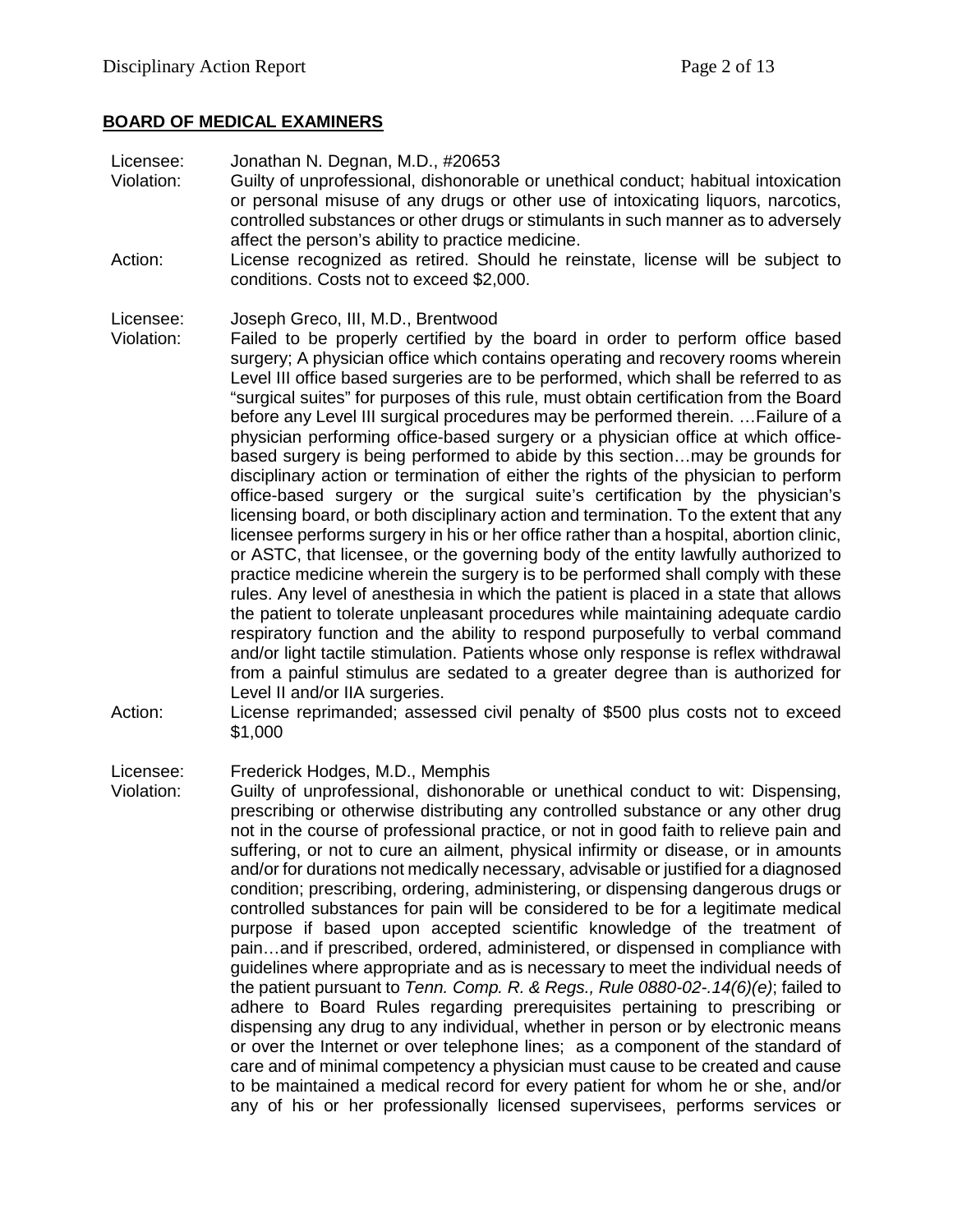provides professional consultation; Sexual contact that occurs concurrent with the patient-physician relationship constitutes sexual misconduct. Violation or attempted violation, directly or indirectly, or assisting in or abetting the violation of…any lawful order of the board.

Action: License revoked as of 11/27/2017, assessed civil penalties of \$30,000 plus costs not to exceed \$10,000

Licensee: Dustin P. Inman, M.D., Medina

- Violation: Guilty of dispensing, prescribing or otherwise distributing any controlled substance or any other drug not in the course of professional practice, or not in good faith to relieve pain and suffering, or not to cure an ailment, physical infirmity or disease, or in amounts and/or for durations not medically necessary, advisable or justified for a diagnosed condition; the facts stipulated…constitute a violation of Tennessee Board of Medical Examiners Policy on Prescribing for Oneself and One's Family; no scheduled drugs should be dispensed or prescribed except in emergency situations.
- Action: License reprimanded; assessed civil penalties of \$2,200 plus costs not to exceed \$3,000

Licensee: David Leslie Merrifield, Jr., M.D., Jonesborough

Violation: Guilty of unprofessional, dishonorable or unethical conduct to wit; Conviction of a felony, any offense under state or federal laws relative drugs or the practice of medicine, conviction of any offense involving moral turpitude or any office for which the person is required to register as a sexual offender or violent sexual offender; gross healthcare liability or a pattern of continued or repeated health care liability, ignorance, negligence or incompetence in the course of medical practice; dispensing, prescribing or otherwise distributing any controlled substance or any other drug not in the course of professional practice, or not in good faith to relieve pain and suffering…or in amounts and/or for durations not medically necessary, advisable or justified; Dispensing, prescribing or otherwise distributing…a controlled substance…if such person is addicted to the habit of using controlled substances without making a bona fide effort to cure the habit; …it shall be a prima facie violation…for a physician to prescribe or dispense any drug to any individual, whether in person or by electronic means or over the internet or over telephone lines…; Duty to Create and Maintain Medical Records - …a physician must cause to be created an cause to maintained a medical record for every patient for whom he/she and/or any of his/her professionally licensed supervisees performs services or consultations; Code of Ethics – The Board adopts, as if fully set out herein and to the extent that it does not conflict with state law, rules or Board Position Statements, as its code of medical ethics the "Code of Medical Ethics"…; romantic or sexual interactions between physicians and patients that occur concurrently with the patient physician relationship are unethical. A physician must terminate the patient-physician relationship before initiating a dating, romantic, or sexual relationship with a patient. In keeping with a physician's ethical obligations to avoid inappropriate behavior, a physician who has reason to believe that nonsexual, nonclinical contact with a patient may be perceived as or may lead to romantic or sexual contact should avoid such contact. Action: License placed on probation with terms; assessed civil penalties of \$2,500 plus costs not to exceed \$12,000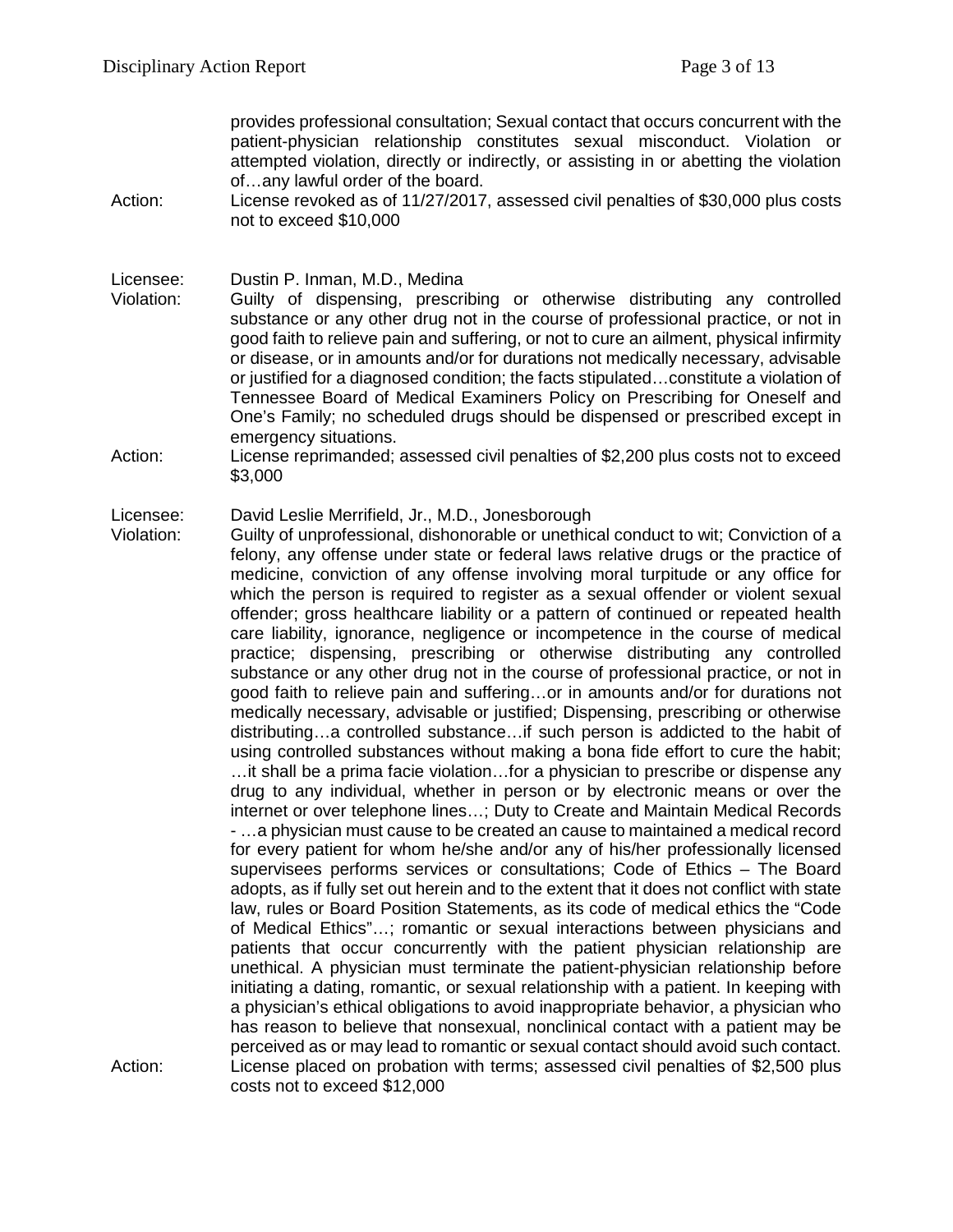Licensee: Saranyacharyulu Venkata Mudumbi, M.D., Brentwood

- Violation: Respondent improperly submitted, or caused to be submitted claims to the TennCare program under CBT code 90807 that were not supported by the corresponding medical records. Respondent entered into a settlement agreement with the State of Tennessee and agreed to pay \$535,633.72 to the State of Tennessee to settle the allegations that the State alleged TennCare was improperly billed.
- Action: License reprimanded; assessed civil penalties of \$300 plus costs not to exceed \$1,000

Licensee: Dan Nicolau, M.D., Johnson City

- Violation: Guilty of unprofessional, dishonorable or unethical conduct. Dispensing, prescribing or otherwise distributing any controlled substance or any other drug not in the course of professional practice, or not in good faith to relieve pain and suffering, or not to cure an ailment, physical infirmity or disease, or in amounts and/or for durations not medically necessary, advisable or justifiable for a diagnosed condition. Violation or attempted violation, directly or indirectly, assisting or abetting the violation, or conspiring to violate any provision of this chapter or, any lawful order of the board issued pursuant thereto or any criminal [statue] of the state of Tennessee
- Action: License on probation; assessed civil penalties of \$2,000 plus costs not to exceed \$3,000

### Licensee: Martin Nwabunike Nwosu, M.D., Murfreesboro

- Violation: Guilty of gross malpractice or a pattern or continued or repeated malpractice, ignorance, negligence, or incompetence in the course of medical practice. Dispensing, prescribing or otherwise distributing any controlled substance or any other drug not in the course of professional practice, or not in good faith to relieve pain and suffering, or not to cure an ailment, physical infirmity or disease, or in amounts and/or for durations not medically necessary, advisable or justified for a diagnosed condition; Dispensing, prescribing or otherwise distributing to any person a controlled substance or other drug if such person is addicted to the habit of using controlled substances without making a bona fide effort to cure the habit of such patient; Dispensing, prescribing or otherwise distributing to any person a controlled substance or other drug to any person in violation of any law of the state or of the United States. …it shall be a prima facie violation for a physician to prescribe or dispense any drug to any individual, whether in person or by electronic means or over the internet or over telephone lines… The Board adopts, as if fully set out herein and to the extent that it does not conflict with state law, rules or Board Position Statement, as its code of medical ethics the "Code of Medical Ethics" published by the A.M.A. Council on Ethical and Judicial Affairs as it may, from time to time be amended. …supervising physician shall make provision for preprinted prescription pads bearing the name, address and telephone number of the supervision physician and that of the nurse practitioner. The nurse practitioner shall sign his or her own name on each prescription so written. Where the preprinted prescription pad contains the names of more than one (1) physician, the nurse practitioner shall indicate on the prescription which of those physicians is the nurse practitioner's primary supervising physician by placing a checkmark beside or a circle around the name of that physician. Action: License suspended as of 10/27/2017; assessed civil penalties of \$6,500 plus
	- costs not to exceed \$50,000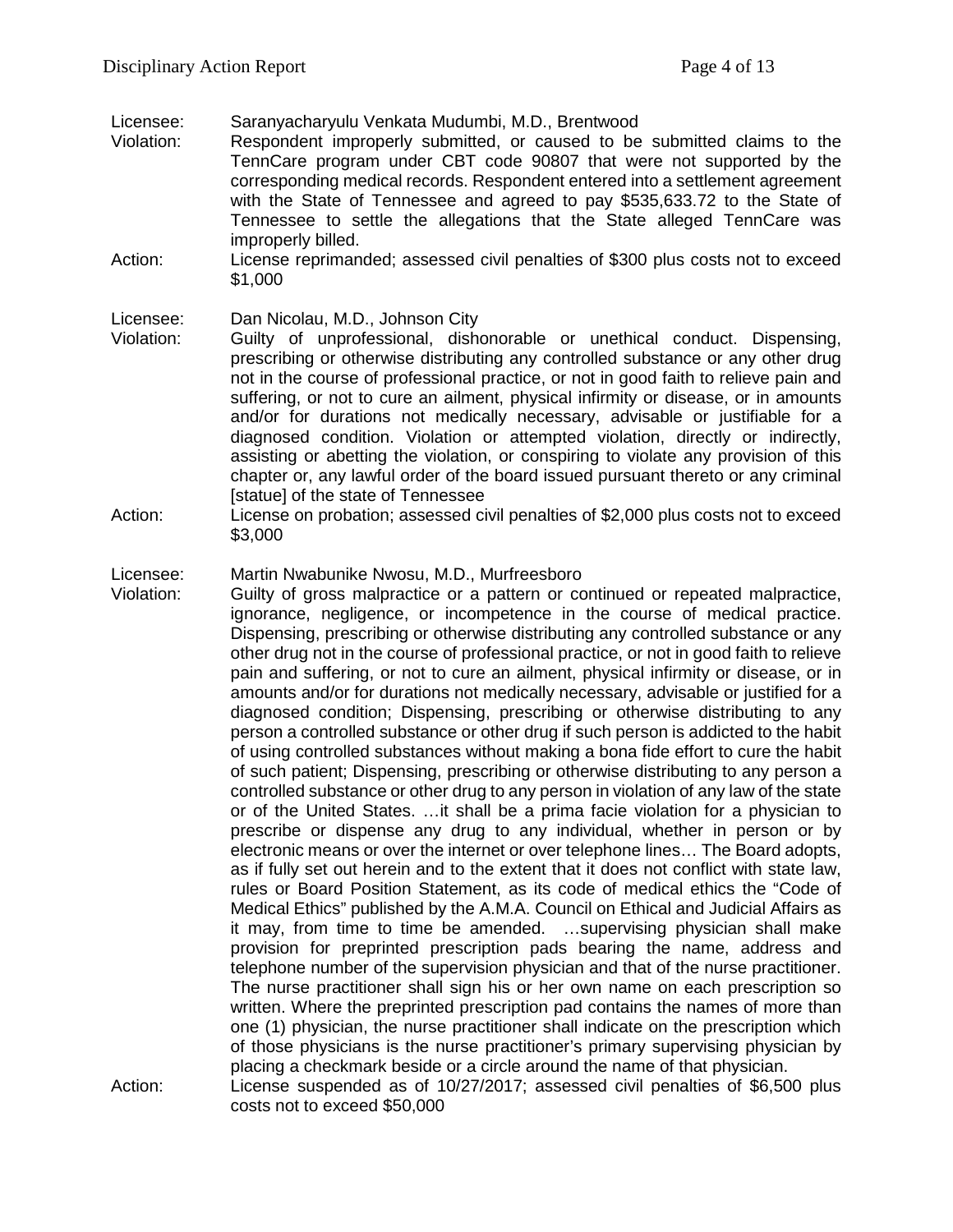| Licensee:<br>Violation:<br>Action: | Olufemi Odunusi, M.D., Lafayette<br>The Department conducted an investigation that included the review of patient<br>records prepared and kept by Respondent. Records reviewed demonstrated<br>insufficient documentation of evaluations, treatment options discussed, treatment<br>objectives, and other modalities of treatment that would justify prescribing<br>controlled substances to these patients.<br>License reprimanded; assessed civil penalties of \$500 plus costs not to exceed<br>\$2,000                                                                                                                                                                                                                                                                                                                                                                                                                                                                                                                                                                                                                                                                                                                                                                                                                                                                                                                                                                                                                                            |
|------------------------------------|-------------------------------------------------------------------------------------------------------------------------------------------------------------------------------------------------------------------------------------------------------------------------------------------------------------------------------------------------------------------------------------------------------------------------------------------------------------------------------------------------------------------------------------------------------------------------------------------------------------------------------------------------------------------------------------------------------------------------------------------------------------------------------------------------------------------------------------------------------------------------------------------------------------------------------------------------------------------------------------------------------------------------------------------------------------------------------------------------------------------------------------------------------------------------------------------------------------------------------------------------------------------------------------------------------------------------------------------------------------------------------------------------------------------------------------------------------------------------------------------------------------------------------------------------------|
| Licensee:<br>Violation:            | Frederick H. Stevens, M.D., Owens Cross Roads, Alabama<br>Disciplinary action against a person licensed to practice medicine by another state<br>or territory of the United States for any acts or omissions that would constitute<br>grounds for discipline of a person licensed in this state                                                                                                                                                                                                                                                                                                                                                                                                                                                                                                                                                                                                                                                                                                                                                                                                                                                                                                                                                                                                                                                                                                                                                                                                                                                       |
| Action:                            | License reprimanded; assessed costs not to exceed \$1,000                                                                                                                                                                                                                                                                                                                                                                                                                                                                                                                                                                                                                                                                                                                                                                                                                                                                                                                                                                                                                                                                                                                                                                                                                                                                                                                                                                                                                                                                                             |
| Licensee:<br>Violation:<br>Action: | Dennis A. Velez, M.D., Columbia, Missouri<br>The Missouri settlement agreement which restricted the Respondent from<br>practicing neurosurgery and placed the Respondent's license on probation for five<br>(5) years constitutes grounds for discipline of his Tennessee medical license<br>pursuant to Tenn. Code Ann. §63-6-214(20) and §63-6-214(b)(4).<br>License placed on probation with terms; assessed costs not to exceed \$5,000                                                                                                                                                                                                                                                                                                                                                                                                                                                                                                                                                                                                                                                                                                                                                                                                                                                                                                                                                                                                                                                                                                           |
|                                    |                                                                                                                                                                                                                                                                                                                                                                                                                                                                                                                                                                                                                                                                                                                                                                                                                                                                                                                                                                                                                                                                                                                                                                                                                                                                                                                                                                                                                                                                                                                                                       |
| Licensee:<br>Violation:<br>Action: | Michael Sanders Wysor, M.D. Gray<br>Guilty of unprofessional, dishonorable or unethical conduct; Sexual harassment<br>can be defined as unwelcome sexual advances, requests for sexual favors, and<br>other verbal or physical conduct of a sexual nature. Sexual harassment in the<br>practice of medicine is unethical. Sexual harassment exploits inequalities in status<br>and power, abuses the rights and trust of those who are subjected to such<br>conduct; interferes with an individual's work performance, and may influence or<br>be perceived as influencing professional advancement in a manner unrelated to<br>clinical or academic performance harm professional working relationships, and<br>create an intimidating or hostile work environment; and is likely to jeopardize<br>patient care. Sexual relationships between medical supervisors and trainees are<br>not acceptable, even if consensual. The supervisory role should be eliminated if<br>the parties wish to pursue their relationship. Physicians should promote and<br>adhere to strict sexual harassment policies in medical workplaces. Physicians<br>who participate in grievance committees should be broadly [representative] with<br>respect to gender identity or sexual orientation, profession, and employment<br>status, have the power to enforce harassment policies, and be accessible to the<br>persons they are meant to serve.<br>License placed on probation with terms; assessed civil penalties of \$500, plus<br>costs not to exceed \$12,000 |
|                                    |                                                                                                                                                                                                                                                                                                                                                                                                                                                                                                                                                                                                                                                                                                                                                                                                                                                                                                                                                                                                                                                                                                                                                                                                                                                                                                                                                                                                                                                                                                                                                       |
| Licensee:<br>Violation:            | Wayne F. Yakes, M.D., Englewood, Colorado<br>On or about July 14, 2016 Respondent entered into a Stipulation and Final Agency<br>Order with the Colorado Medical Board for unprofessional conduct. Discipline<br>against Respondent's medical license in Colorado stemmed from Respondent's<br>plea of guilty to "Driving While Ability Impaired – with 1 Prior Alcohol, an<br>unclassified misdemeanor, in Case No. 2015T7208 in County Court, Arapahoe                                                                                                                                                                                                                                                                                                                                                                                                                                                                                                                                                                                                                                                                                                                                                                                                                                                                                                                                                                                                                                                                                              |

County, Colorado" and from a finding by the Colorado Physician Health Program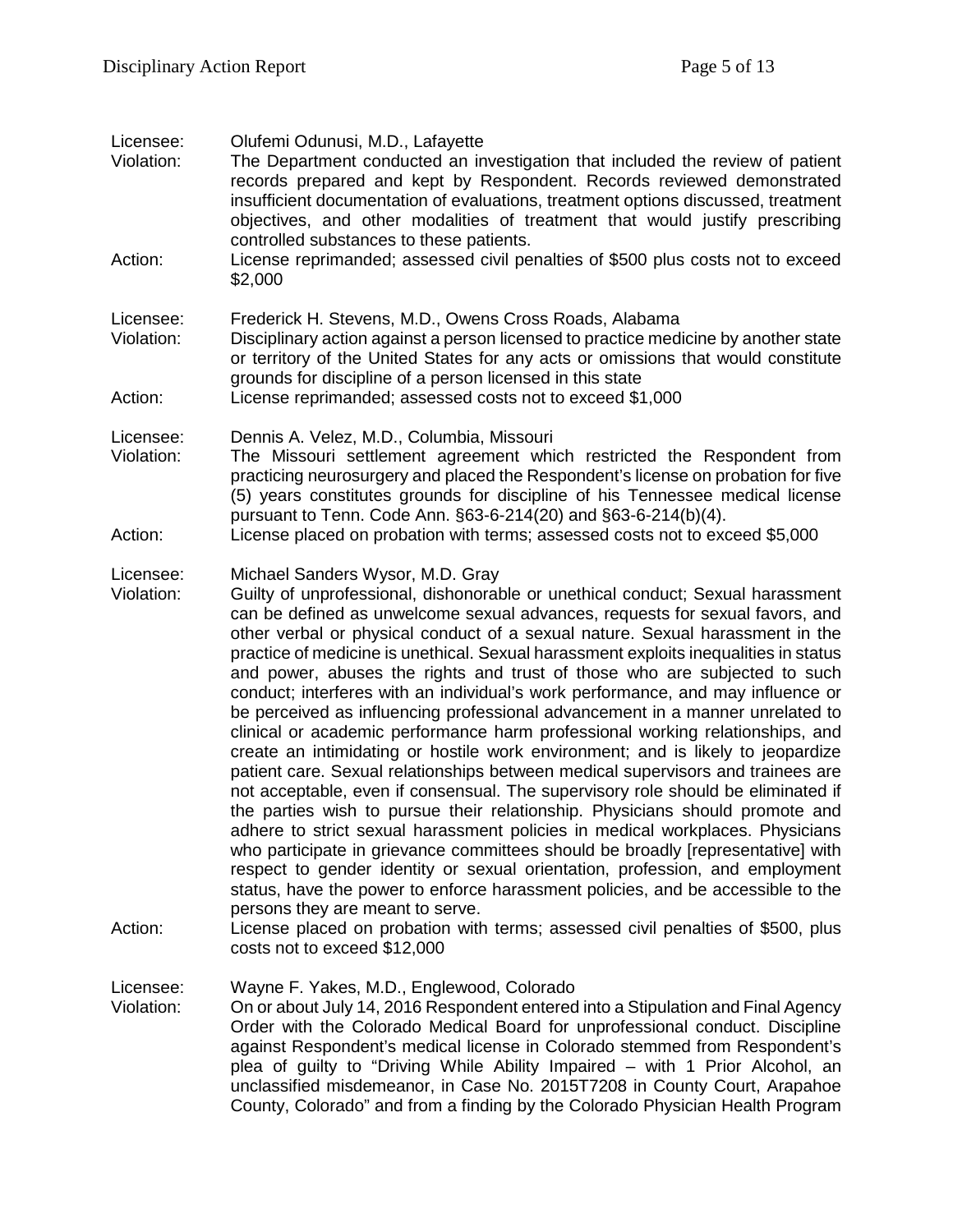("CPHP") that Respondent "has a physical or mental illness or condition for which he is receiving treatment." The Colorado Medial Board placed Respondent's license on probation for five (5) years with conditions, including abstinence from addictive substances and treatment monitoring under the CPHP. On February 13, 2017, the Illinois State Medical Licensing Board placed Respondent's license on probation based on the Colorado Order. Respondent failed to report his Colorado or Illinois discipline to the Tennessee Board of Medical Examiners within thirty (30) days of the discipline.

Action: License placed on probation with terms; assessed civil penalties of \$600 plus costs not to exceed \$2,000

### **BOARD OF MEDICAL LABORATORY**

| Licensee:<br>Violation:<br>Action: | Geoff A. Dykes, LLP, Murfreesboro<br>Failed to obtain all required continuing education credits<br>License placed on probation with terms; assessed civil penalty of \$1,200 plus<br>costs of \$278.52                                                                                                                                                                                              |
|------------------------------------|-----------------------------------------------------------------------------------------------------------------------------------------------------------------------------------------------------------------------------------------------------------------------------------------------------------------------------------------------------------------------------------------------------|
| Licensee:                          | Kelia N. Jenkins, LLP, Pikeville                                                                                                                                                                                                                                                                                                                                                                    |
| Violation:                         | Guilty of providing professional services while mentally incompetent, or under the<br>influence of alcohol, a narcotic, or other controlled, dangerous substance that is<br>in excess of therapeutic amounts or without valid medical indication; violating or<br>aiding and abetting the violation of any provisions of this chapter r the rules or<br>regulations promulgated under this chapter. |
| Action:                            | License placed on probation with terms                                                                                                                                                                                                                                                                                                                                                              |

### **BOARD OF MEDICAL X-RAY**

| Licensee:  | Angela N. Blount, MDXL #6270                                           |
|------------|------------------------------------------------------------------------|
| Violation: | Practice on a lapsed license.                                          |
| Action:    | Reprimand, civil penalties of \$2,800 plus costs not to exceed \$1,000 |
|            |                                                                        |

| Licensee:  | Jordan Taubert, ADMX #7884                                           |
|------------|----------------------------------------------------------------------|
| Violation: | Practice on a lapsed license                                         |
| Action:    | Reprimand, civil penalties of \$400 plus costs not to exceed \$1,000 |

### **BOARD OF NURSING**

| Licensee:  | Tara Wilson Browder, RN, Knoxville |
|------------|------------------------------------|
| Violation: | Failed to pay student loan         |

Action: License suspended

| Licensee:  | Bonita Carter, LPN, Chattanooga |
|------------|---------------------------------|
| Violation: | Failed to pay student loan      |
| Action:    | License suspended               |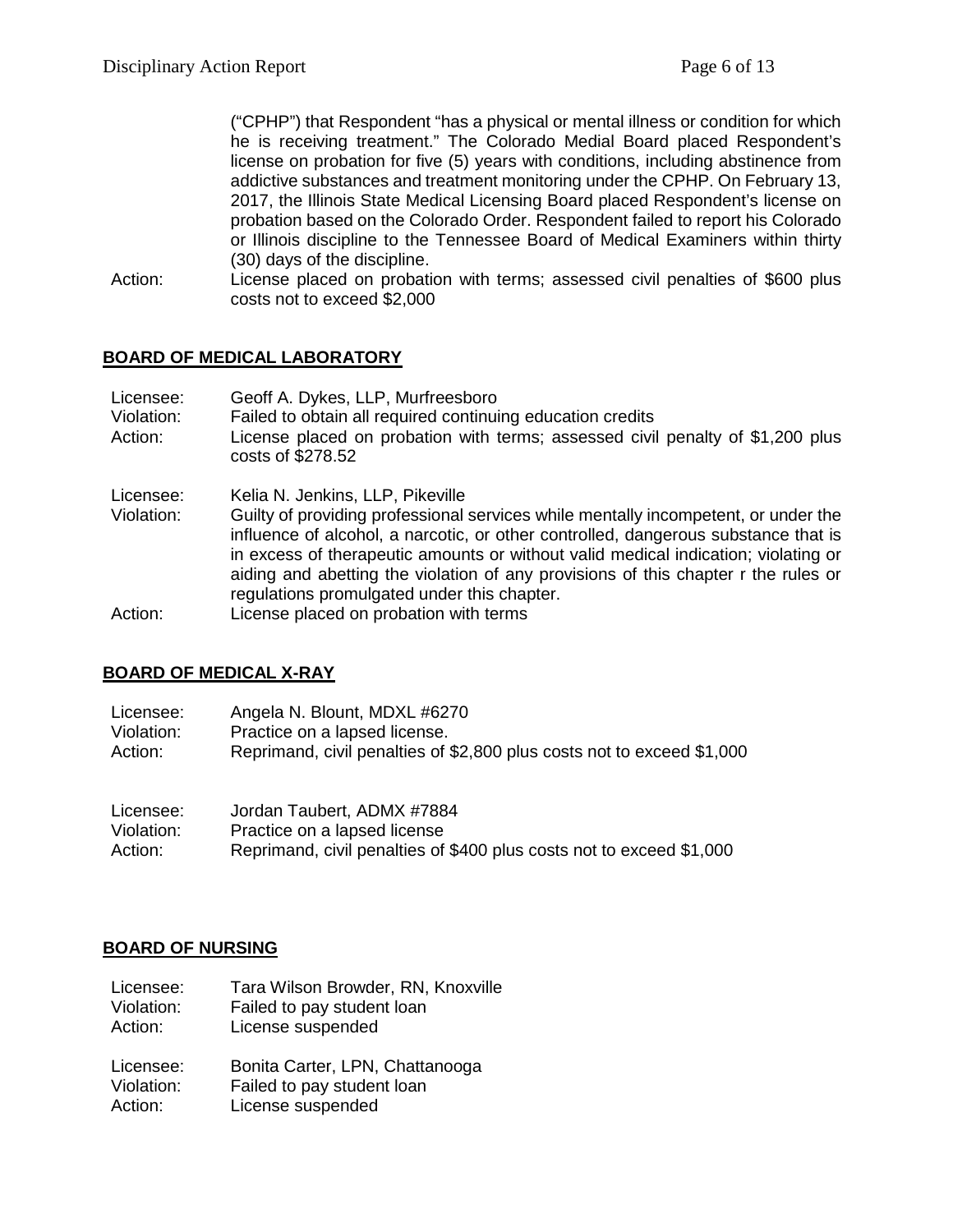| Licensee:  | Stacey Creswell, LPN, Lebanon      |
|------------|------------------------------------|
| Violation: | Failed to pay student loan         |
| Action:    | License suspended                  |
| Licensee:  | Natasha Dannel, RN, Evensville     |
| Violation: | Failed to pay student loan         |
| Action:    | License suspended                  |
| Licensee:  | Jennifer Edwards, RN, Murfreesboro |
| Violation: | Failed to pay student              |
| Action:    | License suspended                  |
| Licensee:  | Denise Goolsby, LPN, Mount Juliet  |
| Violation: | Failed to pay student loan         |
| Action:    | License suspended                  |
| Licensee:  | Allison Richardson, LPN, Kingston  |
| Violation: | Failed to pay student loan         |
| Action:    | License suspended                  |

## **BOARD OF OCCUPATIONAL THERAPY**

| Licensee:  | Mindy Cox, OTA, Maynardville*  |
|------------|--------------------------------|
| Violation: | Practiced on a lapsed license  |
| Action:    | Assessed a \$200 civil penalty |

*\*Delayed reporting; license disciplined March 2017*

## **BOARD OF PHARMACY**

| Name:                          | Bradley Drug Company, #912, Nashville                                                                                                                                                                                                                                                                                                                                                           |
|--------------------------------|-------------------------------------------------------------------------------------------------------------------------------------------------------------------------------------------------------------------------------------------------------------------------------------------------------------------------------------------------------------------------------------------------|
| Violation:                     | Failed to adhere to the board's statutes and rules as follows: Is guilty of<br>unprofessional conduct; Wholesale Purchasing Review audit, conducting by a<br>pharmacy benefits provider, revealed; Respondent billed for more prescriptions<br>than Respondent purchased; prescription dispensed using bulk powder<br>ingredients but billed for tablets/capsules                               |
| Action:                        | License reprimanded; costs assessed not to exceed \$600                                                                                                                                                                                                                                                                                                                                         |
| Name:<br>Violation:<br>Action: | Cynthia Ayleene Bray, PT, Memphis<br>Failed to pay student loan<br>License suspended                                                                                                                                                                                                                                                                                                            |
| Name:<br>Violation:            | Julie H. Brown, D.PH., Wartburg<br>Failed to adhere to the board's statutes and rules as follows; Failed to comply with<br>a lawful order or duly promulgated rule of the Board. It is unlawful for any individual<br>to engage in the practice of pharmacy unless currently licensed. All licenses and<br>certificates of registration granted by the board shall be for a two (2) year period |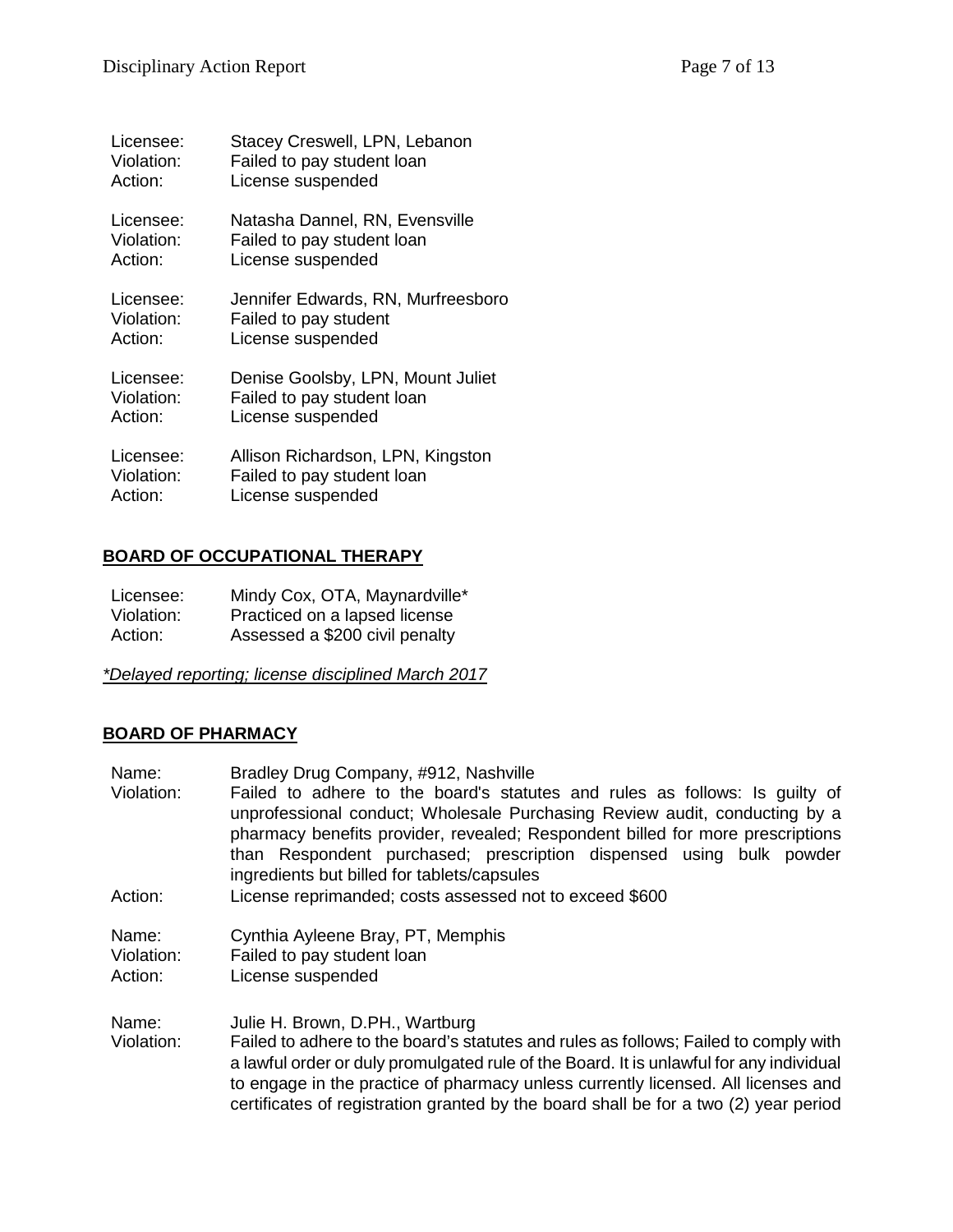| Action:                        | beginning on the date the license is initially granted. All licenses and certificates<br>of registration shall be renewed on or before the last day of the two (2) year license<br>cycle. Respondent practiced as a pharmacist for a period of nine months between<br>July of 2016 and April of 2017 while Respondent's license was expired.<br>Assessed civil penalty of \$9,000                                                                                                                                                                                                                                                                                                                                                                                                                                                                                                                                                                                                                                                                                                                                                                           |
|--------------------------------|-------------------------------------------------------------------------------------------------------------------------------------------------------------------------------------------------------------------------------------------------------------------------------------------------------------------------------------------------------------------------------------------------------------------------------------------------------------------------------------------------------------------------------------------------------------------------------------------------------------------------------------------------------------------------------------------------------------------------------------------------------------------------------------------------------------------------------------------------------------------------------------------------------------------------------------------------------------------------------------------------------------------------------------------------------------------------------------------------------------------------------------------------------------|
| Name:<br>Violation:<br>Action: | Martha Ann Butler, PT, Memphis<br>Failed to pay student loan<br>License suspended                                                                                                                                                                                                                                                                                                                                                                                                                                                                                                                                                                                                                                                                                                                                                                                                                                                                                                                                                                                                                                                                           |
| Name:<br>Violation:<br>Action: | Martha Ann Butler, RT, Allardt<br>Failed to adhere to the board's statutes and rules as follows; Any person acting<br>as a pharmacy technician shall register with the board by submitting a complete<br>application on a form prescribed by the Board. Respondent practiced as a<br>pharmacy technician without a valid license.<br>Assessed civil penalties of \$100.00                                                                                                                                                                                                                                                                                                                                                                                                                                                                                                                                                                                                                                                                                                                                                                                   |
| Name:<br>Violation:<br>Action: | Arthur J. Collins, Jr., RT, Memphis<br>Failed to adhere to the board's statutes and rules as follows: Engaging in conduct<br>prohibited or made unlawful by any of the provisions of parts 2-5 of this chapter<br>or any other laws of the state or of the United States relating to drugs or to the<br>practice of pharmacy; been guilty of dishonorable, immoral, unethical or<br>unprofessional conduct; it is unlawful for any person, firm or corporation to<br>possess, sell, barter, or give any (legend) drug except upon the written<br>prescription[;] it is unlawful for any person, firm or corporation to obtain or attempt<br>to obtain a legend drugby subterfuge; it is unlawful for any person to have in<br>such person's possession any drug (defined or enumerated) [without] the same<br>having been prescribedand having been dispensed by a pharmacy [;] and it is<br>unlawful for any person to knowingly or intentionally to obtain possession of<br>a controlled substance by fraud [.] Respondent diverted controlled substances<br>and legend drugs for personal use.<br>License revoked; costs assessed not to exceed \$10,000 |
| Name:<br>Violation:<br>Action: | Alice K. Farr, D.PH., Knoxville<br>Failed to adhere to the board's statutes and rules as follows: Upon the receipt of<br>a medical or prescription order and following a review of the patient's record, a<br>pharmacist shall personally counsel the patient or caregiver "face to face" if the<br>patient or caregiver is present. If the patient or caregiver is not present, a<br>pharmacy shall make a reasonable effort to counsel through alternative means.<br>Upon the receipt of a request for a refill of a medical or prescription order, a<br>pharmacist or a person designated by the pharmacist shall offer for the pharmacist<br>to personally counsel the patient or caregiver[.] Counseling was not offered to<br>multiple patients who received new and refilled prescriptions.<br>Assessed civil penalties of \$1,000 plus costs not to exceed \$10,000                                                                                                                                                                                                                                                                                 |
| Name:<br>Violation:            | Rachel Hope Johnson, RT, Lebanon<br>Failed to adhere to rules and/or statute as follows: Engaging in conduct prohibited                                                                                                                                                                                                                                                                                                                                                                                                                                                                                                                                                                                                                                                                                                                                                                                                                                                                                                                                                                                                                                     |

or made unlawful by any of the provisions of parts 2-5 of this chapter or any other laws of the state or of the United States relating to drugs or to the practice of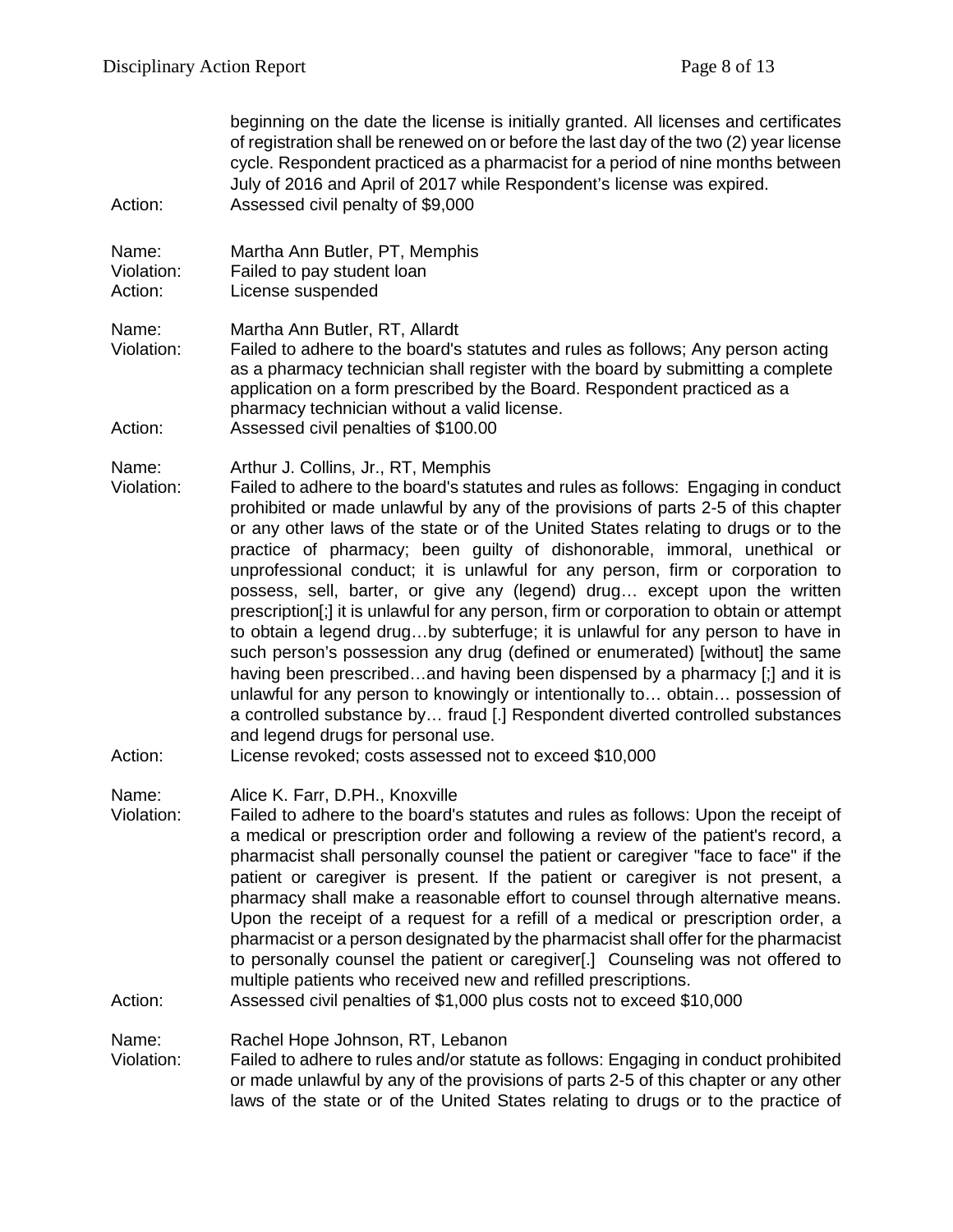pharmacy; been guilty of dishonorable, immoral, unethical or unprofessional conduct; it is unlawful for any person, firm or corporation to possess, sell, barter, or give any (legend) drug… except upon the written prescription[;] it is unlawful for any person, firm or corporation to obtain or attempt to obtain a legend drug…by subterfuge; it is unlawful for any person to have in such person's possession any drug (defined or enumerated) [without] the same having been prescribed…and having been dispensed by a pharmacy [;] and it is unlawful for any person to knowingly or intentionally to… obtain… possession of a controlled substance by… fraud [.] Respondent diverted controlled substances from her employer. Action: License voluntarily surrendered

- 
- Name: Danny G. Law, D.PH. Shelbyville
- Violation: Failed to adhere to the board's statutes and rules as follows; Failed to comply with a lawful order or duly promulgated rule of the Board; Upon receipt of a medical or prescription order and following a review of the patient's record, a pharmacist shall personally counsel the patient or caregiver "face-to-face" if the patient or caregiver is present. If the patient or caregiver is not present, a pharmacist shall make a reasonable effort to counsel through alternative means. Counseling was not offered to patients who received new prescriptions.
- Action: Assessed civil penalty of \$1,000

### Name: Kelley R. Ledet, D.PH., Hermitage

- Violation: Failed to adhere to the board's statutes and rules as follows; It is unlawful for any person, firm or corporation to obtain or to attempt to obtain a legend drug, or to procure or attempt to procure the administration of a legend drug by fraud, deceit, misrepresentation, subterfuge, forgery, alteration of a prescription, by the concealment of a material fact or by the use of a false name or address. Engaging in conduct prohibited or made unlawful by any of the provisions of parts 2-5 of this chapter or any other laws of the state or of the United States relating to drugs or to the practice of pharmacy. Guilty of dishonorable, immoral, unethical or unprofessional conduct. Respondent forged two prescriptions for legend drugs and attempted to have the prescriptions filled.
- Action: License voluntarily surrendered

Name: Norman J. Noffsinger, Jr., D.Ph, Franklin

Violation: Failed to adhere to the board's statutes and rules as follows: Failed to comply with a lawful order or duly promulgated rule of the board; A pharmacy practice site where prescription drugs and devices and related materials are received, stored, compounded and dispensed shall not be opened for business or any other reason unless a licensed pharmacist is present. Furthermore, no medical or prescription order shall be dispensed except during the presence and under the direct supervision of a pharmacist; any person acting as a pharmacy technician shall register with the Board by submitting a complete application on a form prescribed by the Board; the pharmacy technician to pharmacist ratio shall not exceed 2:1; however the ratio may be increased up to a maximum of 4:1 by the pharmacist in charge based upon public safety considerations but only if the additional pharmacy technicians are certified pharmacy technicians; each individual pharmacist using a computerized system in the refilling of a medical or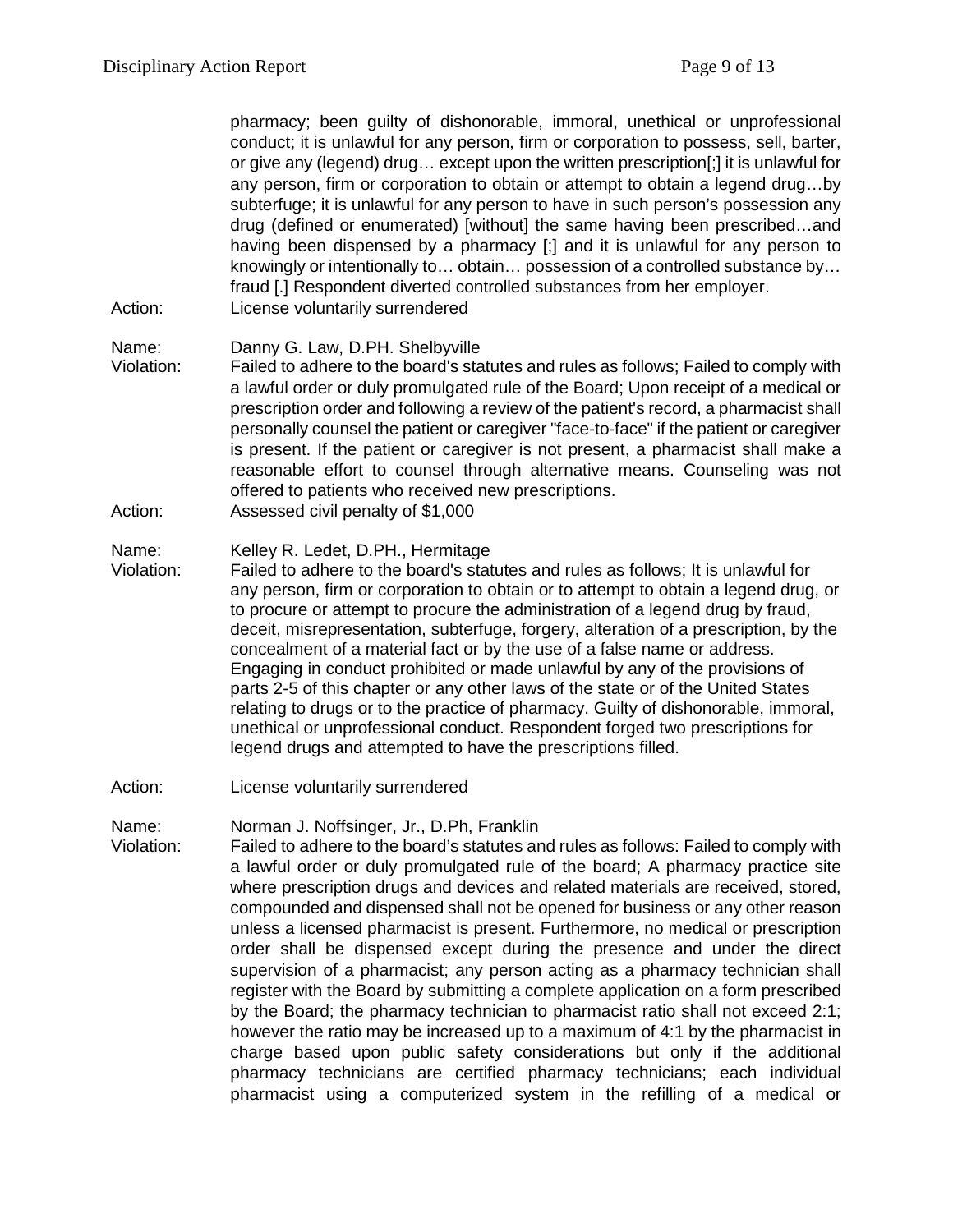prescription order shall certify that the information entered into the computer for such a refill is correct by verifying, dating, and signing a hard-copy printout of each day's medical or prescription order refill data, or in lieu of such a printout, by signing a statement in a book or file each day attesting that the refill information entered that day has been reviewed by the pharmacist and is correct as shown. It shall be unlawful to fail or refuse to display the required sign "pharmacist not on duty" in a conspicuous place when a pharmacist is absent. No medical or prescription order may be compounded or dispensed during the absence of a pharmacist. Additionally, during the absence of the pharmacist the prescription department shall be closed off by physical barrier from floor to ceiling. Prior to January 1, 2016, the information in the database… shall be submitted at least once every seven (7) days for all controlled substances dispensed during the preceding seven (7) day period. Information submitted after January 1, 2016, with the exception of information reported by veterinarians, shall be submitted for each business day but no later than the close of business on the following day. Persons registered to manufacture, distribute or dispense controlled substances under this part and part 4 of this chapter and title 39, chapter 17, part 4, shall keep records and maintain inventories in conformance with the record keeping and inventory requirements of federal law, and with any additional rules the board of pharmacy and the appropriate occupational or professional licensing board governing persons who may legally dispense controlled substances. Engaged in conduct prohibited or made unlawful by any of the provisions of part 2-5 of this chapter or any other laws of the state or of the United States relating to drugs or to the practice of pharmacy. During a routine inspection, it was discovered that a pharmacist was not on duty while pharmacy technicians continued to perform their duties, six technicians were on duty at one time, the pharmacy failed to report to the Controlled Substance Monitoring Database on a daily basis, a controlled substance log and inventory record could not be produced, and technician affidavits were not readily retrievable

Action: License reprimanded; costs assessed not to exceed \$10,000

Name: Omnicare of Memphis, #1728, Memphis

Violation: Failed to adhere to the board's statutes and rules as follows: Failed to comply with a…duly promulgated rule of the board[.] As part of its quality assurance program, any licensed facility which engages in sterile compounding shall perform a gap analysis pursuant to guidelines adopted by the Board of Pharmacy. Any exceptions or serious deficiencies noted in this analysis shall be reported to the Board of Pharmacy. All pharmacists, pharmacy interns and pharmacy technicians responsible for compounding or dispensing sterile products shall obtain practical and/or academic training in the compounding and dispensing of sterile products. It shall be the responsibility of the person, partnership, firm, or corporation holding a pharmacy practice site license issued pursuant to TCA § 63-10-306 to notify the Board immediately of the resignation, removal, or death of the pharmacist in charge named in the application for license (or successor pharmacist in charge) Respondent failed to have an up-to-date GAP analysis, complete, proper training, and Respondent failed to complete a change in the pharmacist-in-charge form. Action: License reprimanded; costs assessed not to exceed \$10,000

Name: Selina Perkins Reynolds, RT, Bristol, VA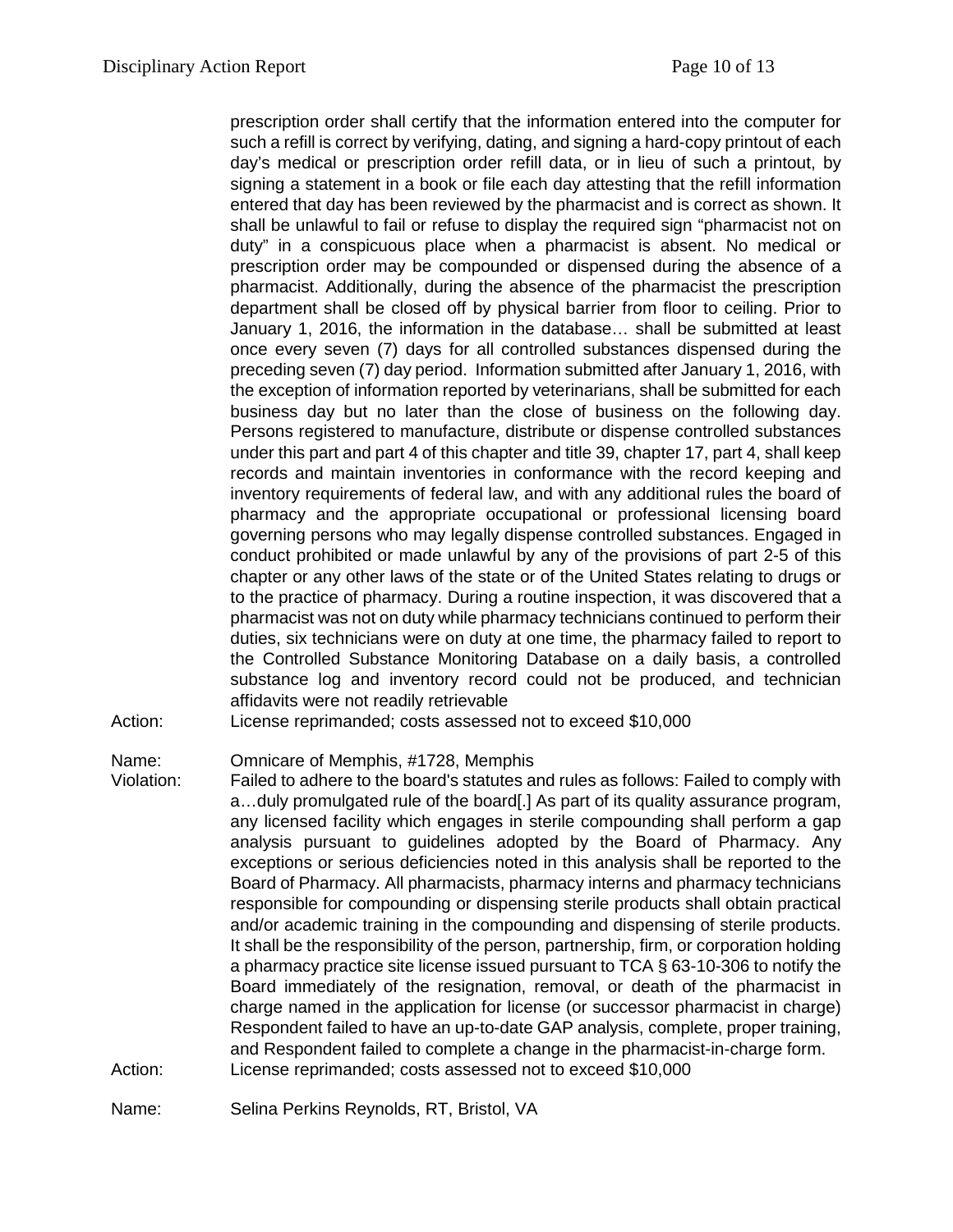Violation: Failed to adhere to the board's statutes and rules as follows: Engaging in conduct prohibited or made unlawful by any of the provisions of parts 2-5 of this chapter or any other laws of the state or of the United States relating to drugs or to the practice of pharmacy; been guilty of dishonorable, immoral, unethical or unprofessional conduct; it is unlawful for any person, firm or corporation to possess, sell, barter, or give any (legend) drug… except upon the written prescription[;] it is unlawful for any person, firm or corporation to obtain or attempt to obtain a legend drug…by subterfuge; it is unlawful for any person to have in such person's possession any drug (defined or enumerated) [without] the same having been prescribed...and having been dispensed by a pharmacy [;] and it is unlawful for any person to knowingly or intentionally to… obtain… possession of a controlled substance by… fraud [.] Respondent diverted controlled substances and legend drugs for personal use.

Action: License voluntary surrendered; assessed costs not to exceed \$10,000.

Name: Teresa Ann Santana, PT, Memphis

Violation: Failed to pay student loan

Action: License suspended

Name: Larry D. Stephens, D.Ph, Birmingham, AL

Violation: Failed to adhere to the board's statutes and rules as follows: Had the license to practice pharmacy suspended or revoked by another state for disciplinary reasons. The Alabama Board of Pharmacy issued a final order which prohibited the pharmacy where Respondent served as pharmacist in charge from conducting sterile compounding operations for a period of two years beginning in July of 2016. Action: License placed on probation with terms

Name: Walgreens Pharmacy, #5053, Farragut

- Violation: Failed to adhere to the board's statutes and rules as follows: Upon the receipt of a medical or prescription order and following a review of the patient's record, a pharmacist shall personally counsel the patient or caregiver "face to face" if the patient or caregiver is present. If the patient or caregiver is not present, a pharmacy shall make a reasonable effort to counsel through alternative means. Upon the receipt of a request for a refill of a medical or prescription order, a pharmacist or a person designated by the pharmacist shall offer for the pharmacist to personally counsel the patient or caregiver[.] Failed to comply with a lawful order or duly promulgated rule of the Board. Counseling was not offered to multiple patients who received new and refilled prescriptions.
- Action: Submit an acceptable, store specific corrective plan of action, assessed civil penalties \$1,000.00

Name: Walgreens Pharmacy, #09945, Shelbyville<br>Violation: Failed to adhere to the board's statutes and

Failed to adhere to the board's statutes and rules as follows: Upon the receipt of a medical or prescription order and following a review of the patient's record, a pharmacist shall personally counsel the patient or caregiver "face to face" if the patient or caregiver is present. If the patient or caregiver is not present, a pharmacy shall make a reasonable effort to counsel through alternative means. Upon the receipt of a request for a refill of a medical or prescription order, a pharmacist or a person designated by the pharmacist shall offer for the pharmacist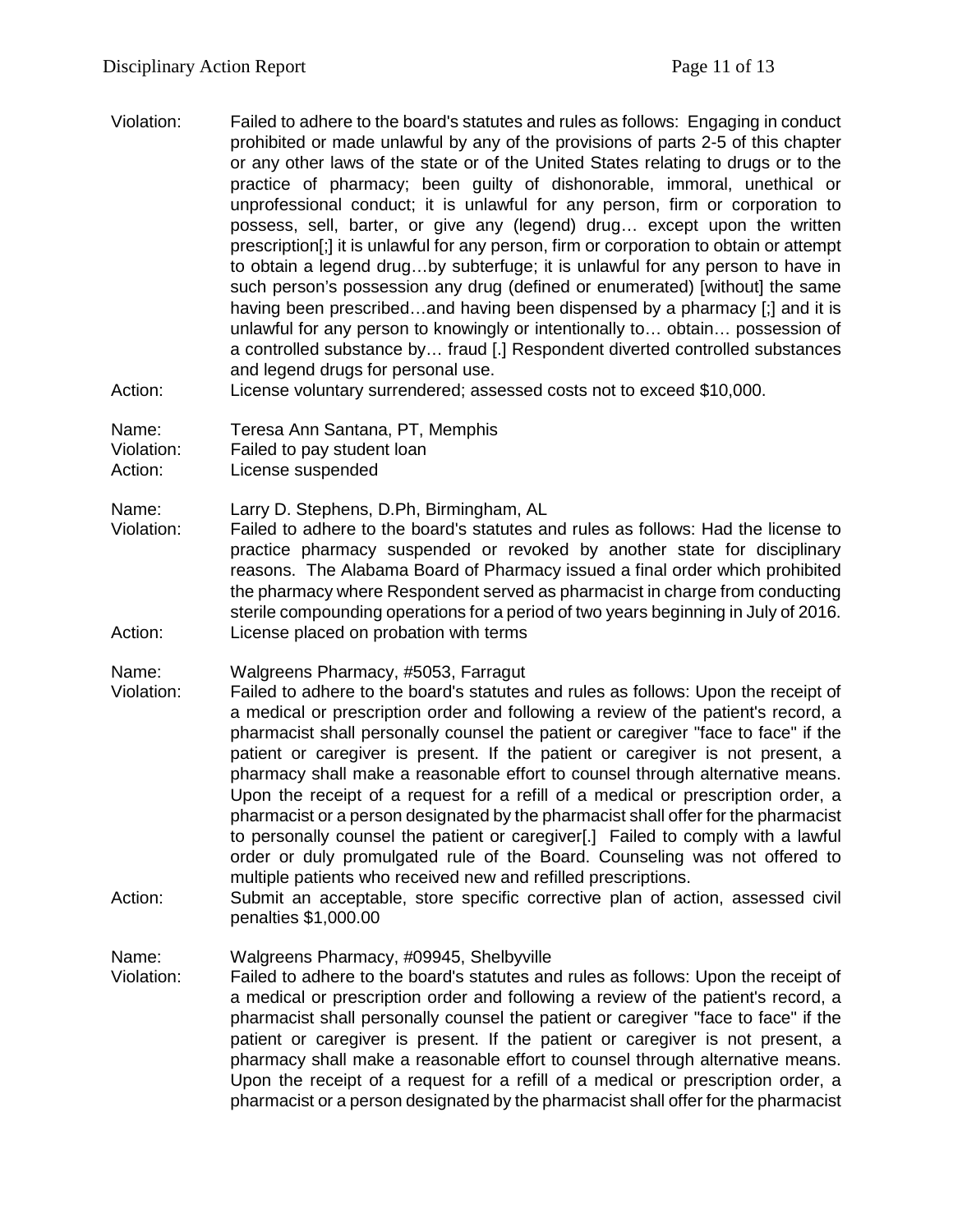to personally counsel the patient or caregiver[.] Failed to comply with a lawful order or duly promulgated rule of the Board. Counseling was not offered to multiple patients who received new and refilled prescriptions.

Action: Abide by an acceptable, store specific corrective plan of action, assessed civil penalties \$1,000.00

### **BOARD OF PSYCHOLOGY**

Licensee: Janetta E. Jamerson, PhD, Knoxville Violation: Failed to complete required number of continuing education credits Action: Assessed \$100 civil penalty

### **BOARD OF VETERINARY MEDICAL EXAMINERS**

| Name:      | Elizabeth Croy, VMT, Greenback*                                     |
|------------|---------------------------------------------------------------------|
| Violation: | Failed to properly maintain sufficient continuing education credits |
| Action:    | Conditional license granted                                         |

\**Delayed reporting, license disciplined Aug. 2017*

### **DIVISION OF EMERGENCY MEDICAL SERVICES**

Name: Shannon Kristine Kerwin, Paramedic, Ooltewah

- Violation: Violation or attempted violation or assisting in or abetting the violation of or conspiring to violate any provision of this part; and any rule or regulation of the board; habitual intoxication or personal misuse of any drugs or the use of intoxicating liquors, narcotics, controlled substance analogues or other drugs or stimulants in such a manner as to adversely affect the delivery, performance or activities in the care of the patients requiring medical care.
- Action: License suspended with terms
- Name: Felicia McPeak, EMS, Chapel Hill<br>Violation: Failed to pay student loan

Failed to pay student loan

Action: License suspended

Name: Doug O'Daniel, Paramedic, Decatur

- Violation: Violation or attempted violation or assisting in or abetting the violation of or conspiring to violate any provision of this part; and any rule or regulation of the board; failure of the owner or provider of any ambulance or emergency medical service to ensure compliance by such service and its personnel with this part and all regulations promulgated hereunder. Provide services twenty-four (24) hours a day, seven (7) days a week, and notify the primary service and dispatching agent of any time period in which the service is not available or staffed for emergency medical response.
- Action: License reprimanded with terms

Name: Christina Swafford, AEMS, White Bluff